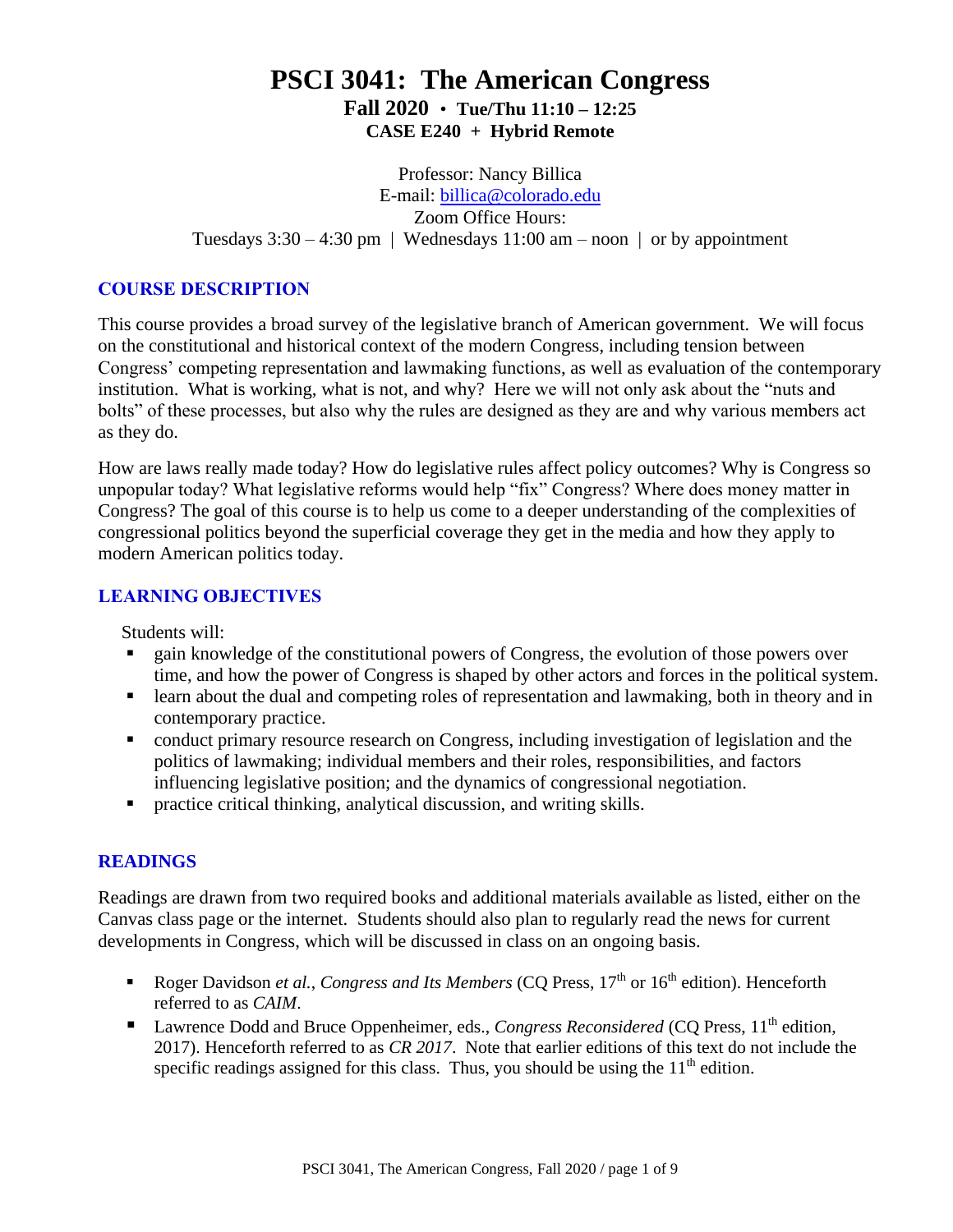### **OVERVIEW OF COURSE ASSESSMENT & ASSIGNMENTS**

| <b>Date Due</b>                                    | <b>Assignments</b>                                                                                                                                                                                  | <b>Grading</b> |
|----------------------------------------------------|-----------------------------------------------------------------------------------------------------------------------------------------------------------------------------------------------------|----------------|
| See weekly<br>schedule $&$<br>updates on<br>Canvas | Class participation: This includes submissions to the class discussion<br>board, live discussion opportunities, class surveys, etc. Flexible<br>options for participation; take part in at least 10 | 15%            |
|                                                    | Three-part congressional analysis project                                                                                                                                                           |                |
| Fri, Sept 25                                       | Part A: legislative issue analysis                                                                                                                                                                  |                |
| Fri, Oct 30                                        | Part B: individual member & district analysis                                                                                                                                                       | 45%            |
| Fri, Nov 20                                        | Part C: congressional committee exercise to achieve compromise,<br>individual & group report                                                                                                        |                |
| Fri, Oct 16                                        | Midterm assignment: summary, analysis $\&$ writing; requirements<br>posted to Canvas one week in advance                                                                                            | 20%            |
| Fri, Dec 11                                        | Final assignment: summary analysis $\&$ writing; requirements posted<br>to Canvas one week in advance                                                                                               | 20%            |

### **HYBRID COURSE DESIGN AND EXPECTATIONS**

There are many variations of hybrid instruction. This course on the American Congress replaces some of the traditional in-class time with online learning.

- **Hybrid schedule:** While plans might be altered if conditions change, the class is designed to meet in-person with one-half of the students on Tuesdays, and the other half on Thursdays. Students not scheduled to meet in-person are asked to participate via live remote instruction.
	- o Tuesday in-person schedule: those with student ID numbers ending in even numbers.
	- o Thursday in-person schedule: those with student ID numbers ending in odd numbers.
	- o You are asked to adhere to these in-class assignment rules so that we as a class follow the university's Covid-safe room capacity rules.
	- o Classroom lectures will be recorded and uploaded on Canvas so that students who are unable to attend in-person lectures and/or live remote class sessions may participate asynchronously.
	- o Any schedule changes will be announced as soon as information is available.
- **Canvas, our common classroom space:** Plan to regularly check Canvas for updated information, including announcements, schedule reminders and adjustments, assignment links, readings, and other supplemental materials.
- **Class participation:** Active engagement is valuable in any learning environment. This is especially true in a course that requires critical examination of both facts and assumptions, and where the exchange of ideas is an important avenue for expanding our collective knowledge and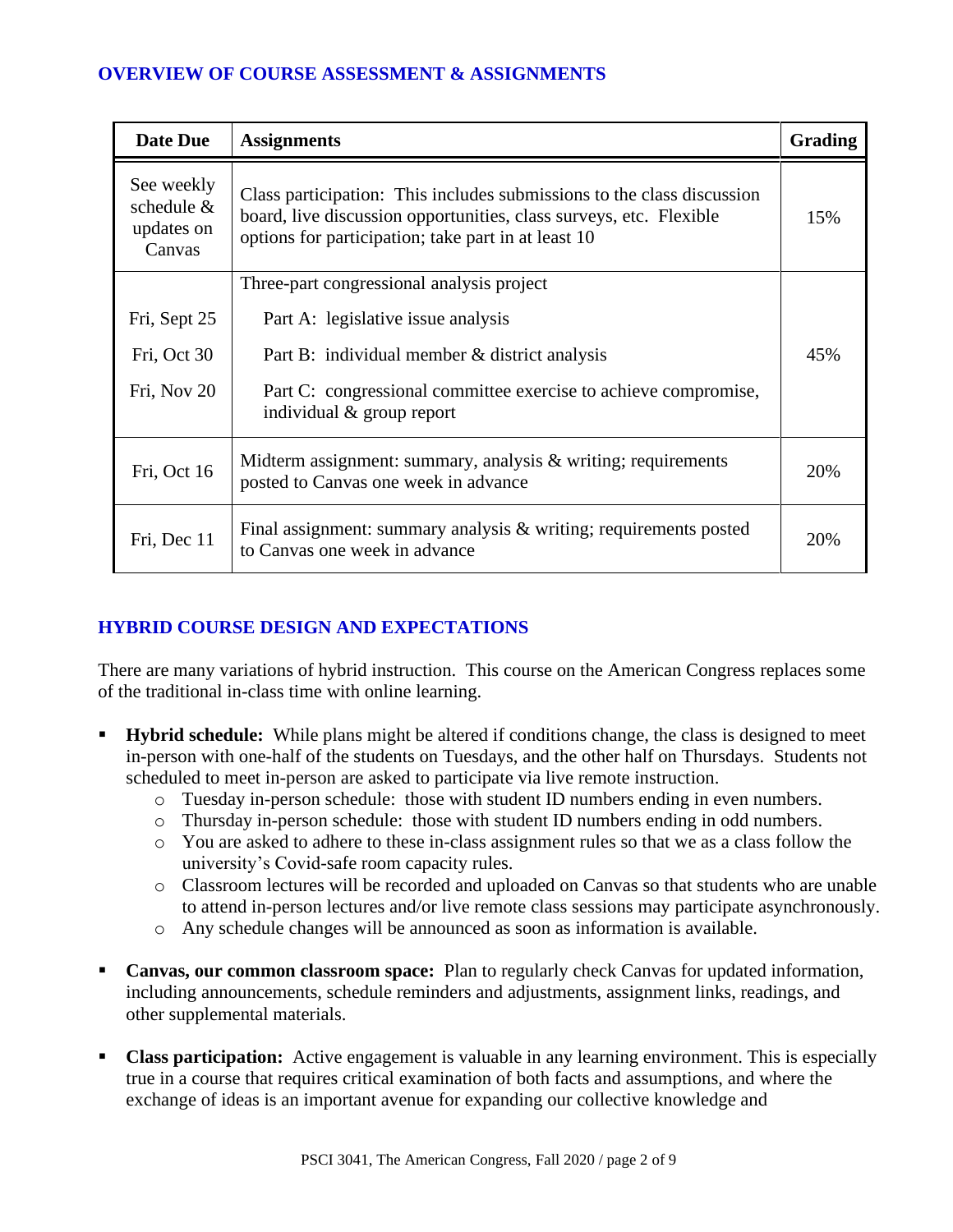understanding. For this hybrid course, class participation will be encouraged and measured through a mix of options:

- o Full points for class participation can be achieved by engaging in at least 10 class participation activities across the semester.
- o In most weeks, students have the opportunity to actively engage with classmates either by posting a response to the discussion board or to logging in during regularly scheduled office hours for active consideration of the discussion board questions of the week and/or anything else of interest.
- o Additional opportunities for class participation can be anticipated and will be posted on Canvas, such as: submitting event write-ups (for example, congressional election-related events and developments); preparing a summary or podcast or other means of documenting an interview with a decisionmaker or political expert; and other options for active engagement with the materials and issues of Congress.
- **Expectations for out-of-class work:** Although we will meet in-person less frequently than in a regular course, this course requires the SAME amount of work. Taking a hybrid course demands a lot of discipline, self-directions, and time management skills. You will be expected to do work outside of class that may otherwise have been previously conducted in-class.
- **Technical requirements and support:** You will need regular access to a computer with reliable Internet access to complete assignments and tasks. If you have your own computer or are considering purchasing hardware, please refer to [OIT's supported software and hardware list.](https://oit.colorado.edu/software-hardware/supported-software-hardware-list) For help with all Office of Information Technology services, email [oithelp@colorado.edu](mailto:oithelp@colorado.edu) or call 303-735-4357 (5-4357 from campus phones).

## **CLASS POLICIES & EXPECTATIONS**

- **Classroom etiquette:** The basic rule is one of respect. The goal is to create a community where all feel free to participate in classroom and Zoom meeting discussion and in discussion board posts. As a class, we are all called to be open to the ideas and contributions of others and to thereby cultivate better knowledge and understanding. We should expect to disagree with each other on at least some issues of debate, but discussion and disagreement must be expressed in a manner that recognizes the dignity of all and is open to learning from other perspectives. Disrespectful language and/or behavior will not be tolerated.
- **Class communications:** Good communications are fundamental. Your professor will strive for clear and timely communications on the class schedule, materials, and assignments, and any changes to these as we proceed. This also means that students should feel free to ask questions and offer up comments on an ongoing basis. We should all plan to maintain clear and timely communications on changes in status due to illness or quarantine. Specifically, plan to email as soon as possible to alert your professor about class absence or the need for assignment extensions or accommodations.

### ▪ **Assignment submissions and due dates:**

- o Students are responsible for ensuring that assignments are successfully submitted to Canvas on time and in accessible format (.doc, .docx or .pdf). Be sure to check your document after submission to see that it is readable and that the correct document was uploaded. Back-up copies of assignments may be submitted via email if you're not sure Canvas is working.
- o Assignments are due on the due dates. Students with legitimate, documented reasons for missing an exam or assignment deadline should consult with the professor *prior to* the due date for alternative arrangements and exemption from late penalties.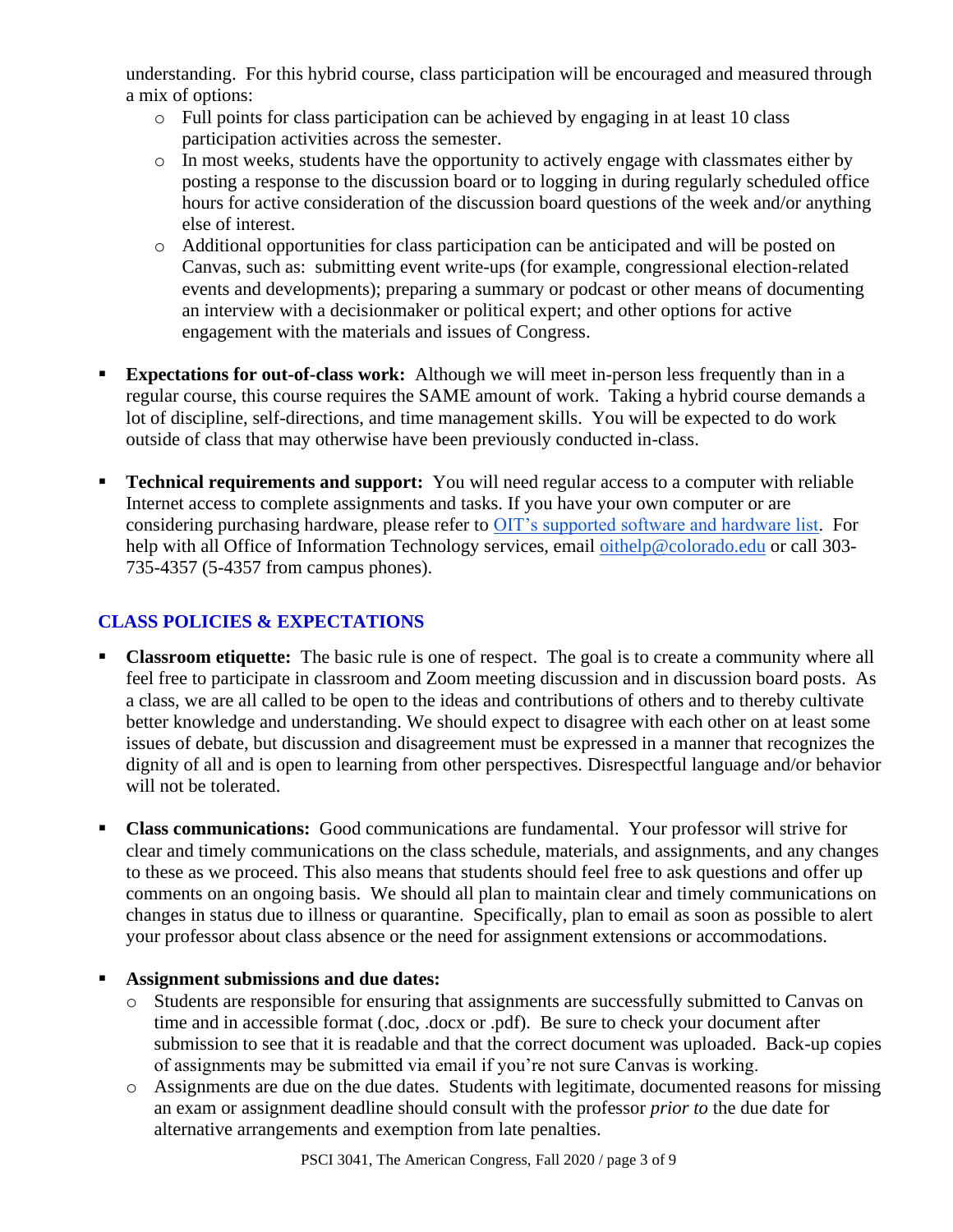- o In the absence of a pre-approved exception or documented emergency, late penalties apply, with deductions, as follows:
	- Submitted within 24 hours of the due date: -10%
	- For each additional day late: add an additional -10%
	- Assignments submitted 5 or more days overdue accepted at 50% credit
- **Grading:** While most assignment grades will be posted on Canvas, the complete set of grading records will be maintained by the professor (and may not be fully reflected on Canvas). This includes any deductions related to class participation.

### **UNIVERSITY POLICIES**

- **Classroom Behavior:** Both students and faculty are responsible for maintaining an appropriate learning environment in all instructional settings, whether in person, remote or online. Those who fail to adhere to such behavioral standards may be subject to discipline. Professional courtesy and sensitivity are especially important with respect to individuals and topics dealing with race, color, national origin, sex, pregnancy, age, disability, creed, religion, sexual orientation, gender identity, gender expression, veteran status, political affiliation or political philosophy. For more information, see the policies on [classroom behavior](http://www.colorado.edu/policies/student-classroom-and-course-related-behavior) and the [Student Code of Conduct.](https://www.colorado.edu/sccr/sites/default/files/attached-files/2019-2020_student_code_of_conduct_0.pdf)
- **Requirements for COVID-19:** As a matter of public health and safety due to the pandemic, all members of the CU Boulder community and all visitors to campus must follow university, department and building requirements, and public health orders in place to reduce the risk of spreading infectious disease. Required safety measures at CU Boulder relevant to the classroom setting include:
	- o maintain 6-foot distancing when possible,
	- o wear a face covering in public indoor spaces and outdoors while on campus consistent with state and county health orders,
	- o clean local work area,
	- o practice hand hygiene,
	- o follow public health orders, and
	- o if sick and you live off campus, do not come onto campus (unless instructed by a CU Healthcare professional), or if you live on-campus, please alert [CU Boulder Medical](https://www.colorado.edu/healthcenter/coronavirus-updates/symptoms-and-what-do-if-you-feel-sick)  [Services.](https://www.colorado.edu/healthcenter/coronavirus-updates/symptoms-and-what-do-if-you-feel-sick)

Students who fail to adhere to these requirements will be asked to leave class, and students who do not leave class when asked or who refuse to comply with these requirements will be referred to [Student Conduct and Conflict Resolution.](https://www.colorado.edu/sccr/) For more information, see the policies on [COVID-19](https://www.colorado.edu/policies/covid-19-health-and-safety-policy)  [Health and Safety](https://www.colorado.edu/policies/covid-19-health-and-safety-policy) and [classroom behavior](http://www.colorado.edu/policies/student-classroom-and-course-related-behavior) and the [Student Code of Conduct.](http://www.colorado.edu/osccr/) If you require accommodation because a disability prevents you from fulfilling these safety measures, please see the "Accommodation for Disabilities" statement on this syllabus.

Before returning to campus, all students must complete the [COVID-19 Student Health and](https://www.colorado.edu/protect-our-herd/how#anchor1)  [Expectations Course.](https://www.colorado.edu/protect-our-herd/how#anchor1) Before coming on to campus each day, all students are required to complete a [Daily Health Form.](https://www.colorado.edu/protect-our-herd/daily-health-form)

Students who have tested positive for COVID-19, have symptoms of COVID-19, or have had close contact with someone who has tested positive for or had symptoms of COVID-19 must stay home and complete the [Health Questionnaire and Illness Reporting Form](https://www.colorado.edu/protect-our-herd/daily-health-form) remotely. In this class, if you are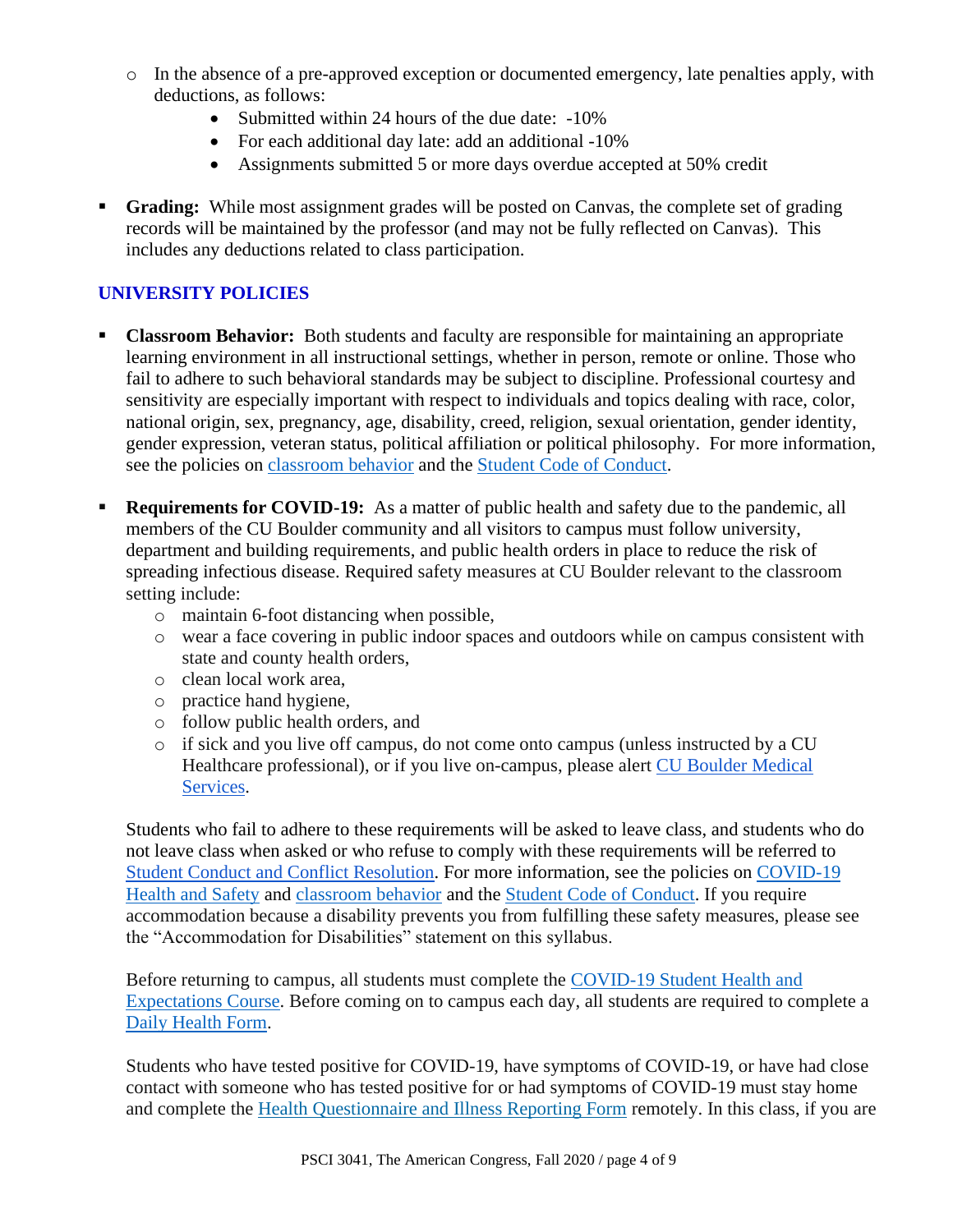sick or quarantined plan to communicate your status as soon as possible via email to your professor so that any assignment extensions or accommodations may be adopted.

- Accommodation for Disabilities: If you qualify for accommodations because of a disability, please submit your accommodation letter from Disability Services to your faculty member in a timely manner so that your needs can be addressed. Disability Services determines accommodations based on documented disabilities in the academic environment. Information on requesting accommodations is located on the [Disability Services website.](https://www.colorado.edu/disabilityservices/) Contact Disability Services at 303- 492-8671 or [dsinfo@colorado.edu](mailto:dsinfo@colorado.edu) for further assistance. If you have a temporary medical condition, see [Temporary Medical Conditions](http://www.colorado.edu/disabilityservices/students/temporary-medical-conditions) on the Disability Services website.
- **Preferred Student Names and Pronouns:** CU Boulder recognizes that students' legal information doesn't always align with how they identify. Students may update their preferred names and pronouns via the student portal; those preferred names and pronouns are listed on instructors' class rosters. In the absence of such updates, the name that appears on the class roster is the student's legal name.
- Honor Code: All students enrolled in a University of Colorado Boulder course are responsible for knowing and adhering to the Honor Code. Violations of the policy may include: plagiarism, cheating, fabrication, lying, bribery, threat, unauthorized access to academic materials, clicker fraud, submitting the same or similar work in more than one course without permission from all course instructors involved, and aiding academic dishonesty. All incidents of academic misconduct will be reported to the Honor Code [\(honor@colorado.edu\)](mailto:honor@colorado.edu); 303-492-5550). Students found responsible for violating the academic integrity policy will be subject to nonacademic sanctions from the Honor Code as well as academic sanctions from the faculty member. Additional information regarding the Honor Code academic integrity policy can be found at the [Honor Code Office website.](https://www.colorado.edu/osccr/honor-code)
- **Sexual Misconduct, Discrimination, Harassment and/or Related Retaliation:** The University of Colorado Boulder (CU Boulder) is committed to fostering an inclusive and welcoming learning, working, and living environment. CU Boulder will not tolerate acts of sexual misconduct (harassment, exploitation, and assault), intimate partner violence (dating or domestic violence), stalking, or protected-class discrimination or harassment by members of our community. Individuals who believe they have been subject to misconduct or retaliatory actions for reporting a concern should contact the Office of Institutional Equity and Compliance (OIEC) at 303-492-2127 or [cureport@colorado.edu.](mailto:cureport@colorado.edu) Information about the OIEC, university policies, [anonymous reporting,](https://cuboulder.qualtrics.com/jfe/form/SV_0PnqVK4kkIJIZnf) and the campus resources can be found on the [OIEC website.](http://www.colorado.edu/institutionalequity/)

Please know that faculty and instructors have a responsibility to inform OIEC when made aware of incidents of sexual misconduct, dating and domestic violence, stalking, discrimination, harassment and/or related retaliation, to ensure that individuals impacted receive information about options for reporting and support resources.

**Religious Holidays:** Campus policy regarding religious observances requires that faculty make every effort to deal reasonably and fairly with all students who, because of religious obligations, have conflicts with scheduled exams, assignments or required attendance. In this class, plan to communicate your status as soon as possible via email to your professor so that any assignment extensions may be adopted.

See the [campus policy regarding religious observances](http://www.colorado.edu/policies/observance-religious-holidays-and-absences-classes-andor-exams) for full details.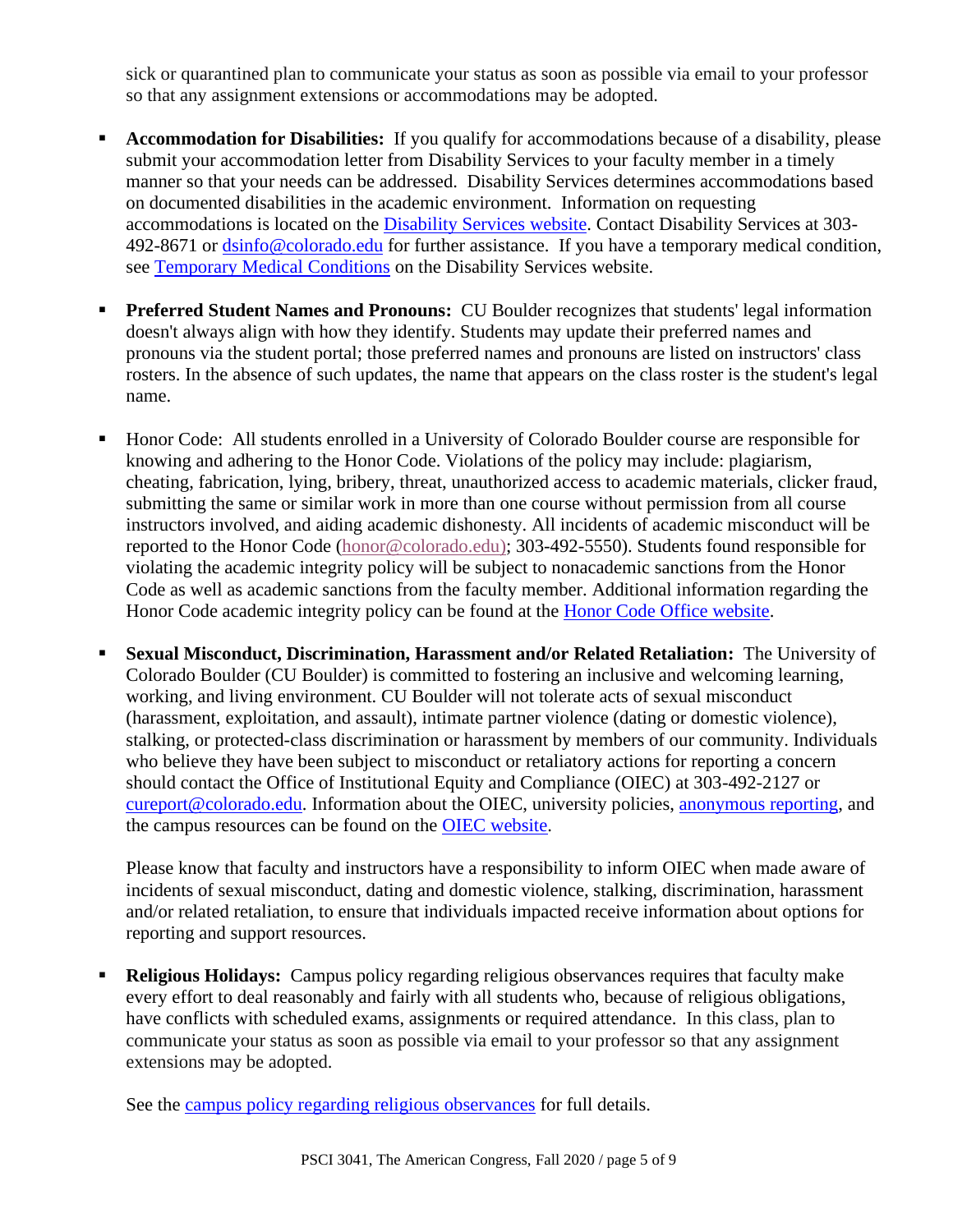### **FALL 2020 CLASS SCHEDULE & ASSIGNMENTS**

*\*\*\* subject to change \*\*\**

*Assumptions: Our class will meet as scheduled with students participating either in-person in the classroom or live remote. Given special Covid room capacity rules, one-half of the students will be scheduled to meet in the classroom on Tuesdays (those with student ID numbers ending in even numbers), and the other half on Thursdays (those with ID numbers ending in odd numbers). Students may also participate asynchronously via recorded lectures to be uploaded on Canvas.*

Note: Readings listed as "CAIM" refer to the text, *Congress and Its Members* (Davidson, et al, any edition); readings listed as "CR 2017" refer to the text, *Congress Reconsidered*, 11<sup>th</sup> ed., 2017 (Dodd & Oppenheimer).

| Week                   | <b>Dates</b>     | <b>TOPICS &amp; ASSIGNMENTS</b>                                                                                                                                                                                                                                                                                                                                                                                                                                                                                                                                                                                                                                                                                                                                                                                                                                                                                                                                                                                                                                                                                                                                                                                    |
|------------------------|------------------|--------------------------------------------------------------------------------------------------------------------------------------------------------------------------------------------------------------------------------------------------------------------------------------------------------------------------------------------------------------------------------------------------------------------------------------------------------------------------------------------------------------------------------------------------------------------------------------------------------------------------------------------------------------------------------------------------------------------------------------------------------------------------------------------------------------------------------------------------------------------------------------------------------------------------------------------------------------------------------------------------------------------------------------------------------------------------------------------------------------------------------------------------------------------------------------------------------------------|
| $\mathbf{1}$           | Aug<br>25 & 27   | <b>Introduction &amp; overview</b><br>$\blacksquare$<br>CAIM, Chap 1<br>Sarah Binder, "Congress's 2019 looks startling in the rear-view mirror. Here are 4<br>$\blacksquare$<br>key takeaways," Washington Post, Monkey Cage, December 30, 2019; on Canvas.<br>Brookings Institution, "Vital Statistics on Congress," updated March 2019,<br>٠<br>https://www.brookings.edu/multi-chapter-report/vital-statistics-on-congress/                                                                                                                                                                                                                                                                                                                                                                                                                                                                                                                                                                                                                                                                                                                                                                                     |
|                        | Aug 27<br>Aug 28 | Assignments:<br>Discussion board post #1 due Thursday, 11:59 pm<br>$\blacksquare$<br>Class opinion poll responses due Friday, 11:59 pm<br>٠                                                                                                                                                                                                                                                                                                                                                                                                                                                                                                                                                                                                                                                                                                                                                                                                                                                                                                                                                                                                                                                                        |
| Week<br>$\overline{2}$ | Sept<br>1 & 3    | Congress and the Constitution. Why Congress? Why this Congress?<br>CAIM, Chap 2<br>$\blacksquare$<br>Jeffrey Toobin, "Our Broken Constitution," The New Yorker, December 1, 2013; on<br>$\blacksquare$<br>Canvas<br>Take a look at:<br>Article I, US Constitution Annotated, analysis and interpretation of the US<br>٠<br>Constitution, Congress. gov, https://constitution.congress.gov/browse/article-1/<br>James Madison (1788), "Federalist 48: These Departments Should Not be so Far<br>$\blacksquare$<br>Separated as to Have No Constitutional Control Over Each Other," explaining the<br>rationale and mechanisms for checks and balances,<br>https://avalon.law.yale.edu/18th_century/fed48.asp<br>U.S. House of Representatives, homepage with links to: members, leaders,<br>$\blacksquare$<br>committees, and legislative activity, https://www.house.gov/<br>U.S. Senate, homepage with links to: Senators, committees, legislation & records,<br>п<br>https://www.senate.gov/<br>Congress.gov, a service of the Library of Congress providing the most current<br>$\blacksquare$<br>information on legislation and public laws and links to members $\&$ committees,<br>https://www.congress.gov/ |
|                        | Sept 2<br>Sept 3 | Assignments:<br>Student preference poll for legislative issue assignment, due Wednesday, 11:59 pm;<br>٠<br>individual student issue assignments to be announced by end of week<br>Discussion board post #2 due Thursday, 11:59 pm<br>$\blacksquare$                                                                                                                                                                                                                                                                                                                                                                                                                                                                                                                                                                                                                                                                                                                                                                                                                                                                                                                                                                |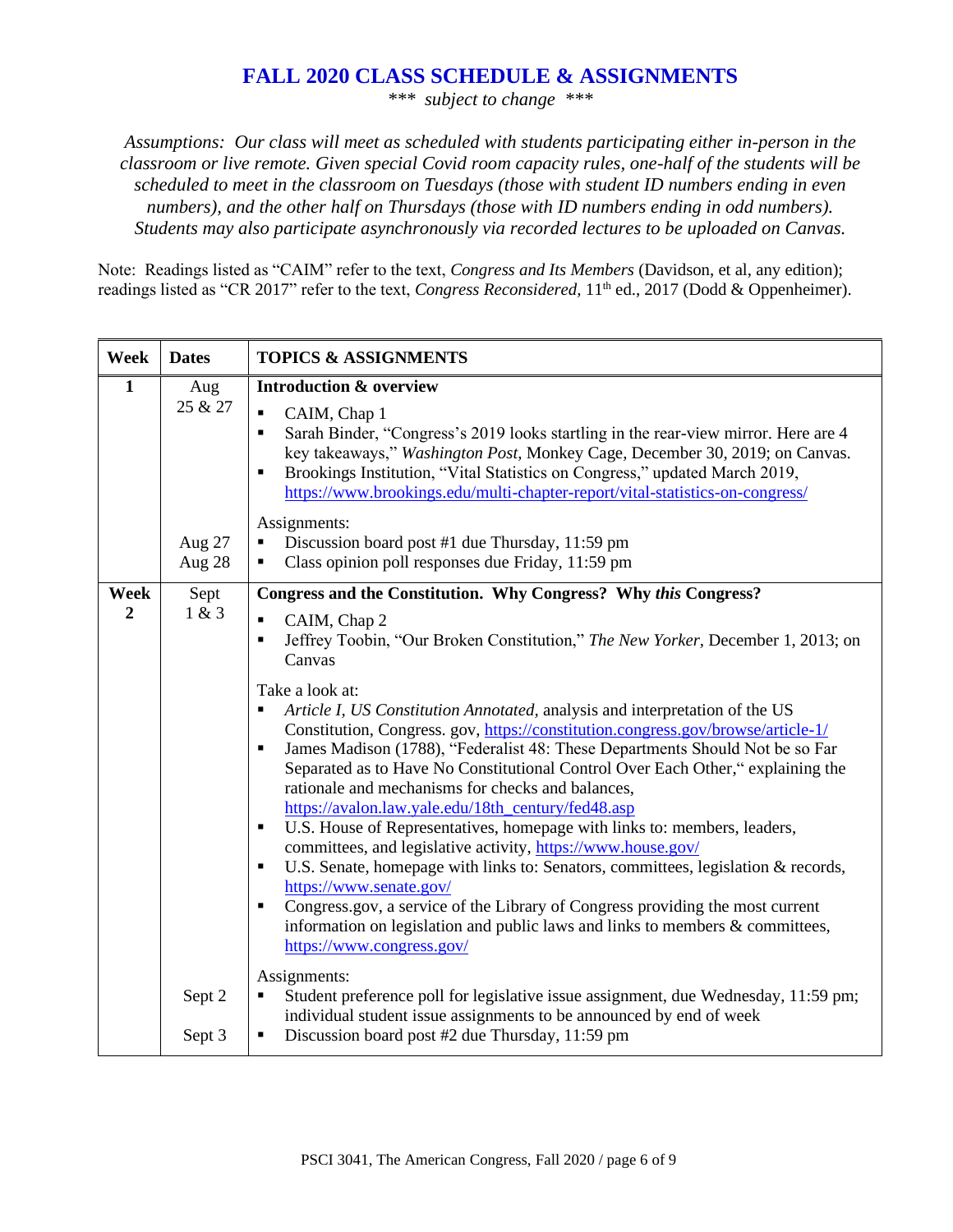| Week             | Sept               | Assessing Congressional powers & current controversies                                                                                                                                                                                                                                                                                                                                                                                                                                                                                                                                                                                                                                                                                                                                                                                                                                                                                                                                                                  |
|------------------|--------------------|-------------------------------------------------------------------------------------------------------------------------------------------------------------------------------------------------------------------------------------------------------------------------------------------------------------------------------------------------------------------------------------------------------------------------------------------------------------------------------------------------------------------------------------------------------------------------------------------------------------------------------------------------------------------------------------------------------------------------------------------------------------------------------------------------------------------------------------------------------------------------------------------------------------------------------------------------------------------------------------------------------------------------|
| 3                | 8 & 10             | $\blacksquare$<br>CAIM, Chap 13<br>Kriner, Chap 17, CR 2017, "Congress, Public Opinion, and the Political Costs of<br>П<br>Waging War"<br>Molly Reynolds, "Improving congressional capacity to address problems and oversee<br>$\blacksquare$<br>the executive branch," Brookings Institution, Big Ideas Report, December 4, 2019, on<br>Canvas.<br>Suggested:                                                                                                                                                                                                                                                                                                                                                                                                                                                                                                                                                                                                                                                          |
|                  |                    | Casey Burgat, "The House asked members for their ideas to make Congress work<br>better. This is what they suggested," Brookings Institution, September 21, 2018.<br>Nelson Polsby, "The Institutionalization of the U.S. House of Representatives,"<br>п<br>American Political Science Review Vol. 62, No. 1 (March 1968), available on Canvas<br>Scan the many links on "House History," available by the Office of the Historian,<br>$\blacksquare$<br>U.S. House of Representatives at http://history.house.gov/Institution/ -- including the<br>"Origins & Development: From the Constitution to the Modern House" link<br>Read the U.S. Senate "Origins and Development" essay, from the U.S. Senate<br>٠<br>Historical Office, available at http://www.senate.gov/history/instdev.htm.<br>Congressional Research Service (CRS), "Impeachment and the Constitution," CRS<br>$\bullet$<br>report R46013, November 20,<br>2019, https://crsreports.congress.gov/product/pdf/R/R46013 (Links to an external<br>site.) |
|                  | Sept 9<br>Sept 10  | $\text{Assignment} - \text{options:}$<br>Take part in live office hours discussion on Wed 11:00 am on issues facing Congress<br>OR: Discussion board post #3 due Thursday, 11:59 pm.<br>٠                                                                                                                                                                                                                                                                                                                                                                                                                                                                                                                                                                                                                                                                                                                                                                                                                               |
| <b>Week</b><br>4 | Sept<br>15 & 17    | <b>Representation in Congress</b><br>$\blacksquare$<br>CAIM, Chap 5<br>Jordan, et al, Chap 5, CR 2017, "Constituency Representation in Congress"<br>$\blacksquare$<br>Hero & Preuhs, Chap 6, CR 2017, "Black-Latino Relations in Congress"<br>п<br>A.W. Geiger, et al, Pew Research Center, "The Changing Face of Congress in 6<br>$\blacksquare$<br>Charts," February 15, 2019, https://www.pewresearch.org/fact-tank/2019/02/15/the-<br>changing-face-of-congress/                                                                                                                                                                                                                                                                                                                                                                                                                                                                                                                                                    |
|                  |                    | Take a look at:<br>Govtrack.us, to identify and track individual members of Congress and their records,<br>https://www.govtrack.us/start                                                                                                                                                                                                                                                                                                                                                                                                                                                                                                                                                                                                                                                                                                                                                                                                                                                                                |
|                  | Sept 15<br>Sept 17 | $\text{Assignment} - \text{options}:$<br>Take part in live office hours discussion on Tue 3:30 pm on issues facing Congress<br>$\blacksquare$<br>OR: Discussion board post #4 due Thursday, 11:59 pm                                                                                                                                                                                                                                                                                                                                                                                                                                                                                                                                                                                                                                                                                                                                                                                                                    |
| Week<br>5        | Sept<br>22 & 24    | Selection of representatives: campaigns & elections                                                                                                                                                                                                                                                                                                                                                                                                                                                                                                                                                                                                                                                                                                                                                                                                                                                                                                                                                                     |
|                  |                    | CAIM, Chap 3<br>$\blacksquare$<br>Erikson & Wright, Chap 3, CR 2017, "Voters, Candidates, and Issues in<br>$\blacksquare$<br>Congressional Elections"                                                                                                                                                                                                                                                                                                                                                                                                                                                                                                                                                                                                                                                                                                                                                                                                                                                                   |
|                  |                    | Suggested:<br>Podcast from Mother Jones, "The Political Fight that Will Shape 2020 – and<br>٠<br>Beyond," available here.<br>Try out the "Redistricting Game" from the USC Annenberg Center, available at<br>$\blacksquare$<br>http://www.redistrictinggame.org/resourceguide.php.                                                                                                                                                                                                                                                                                                                                                                                                                                                                                                                                                                                                                                                                                                                                      |
|                  | Sept 25            | Assignment:<br>Congressional Analysis Project Part A, due Friday, 11:59 pm                                                                                                                                                                                                                                                                                                                                                                                                                                                                                                                                                                                                                                                                                                                                                                                                                                                                                                                                              |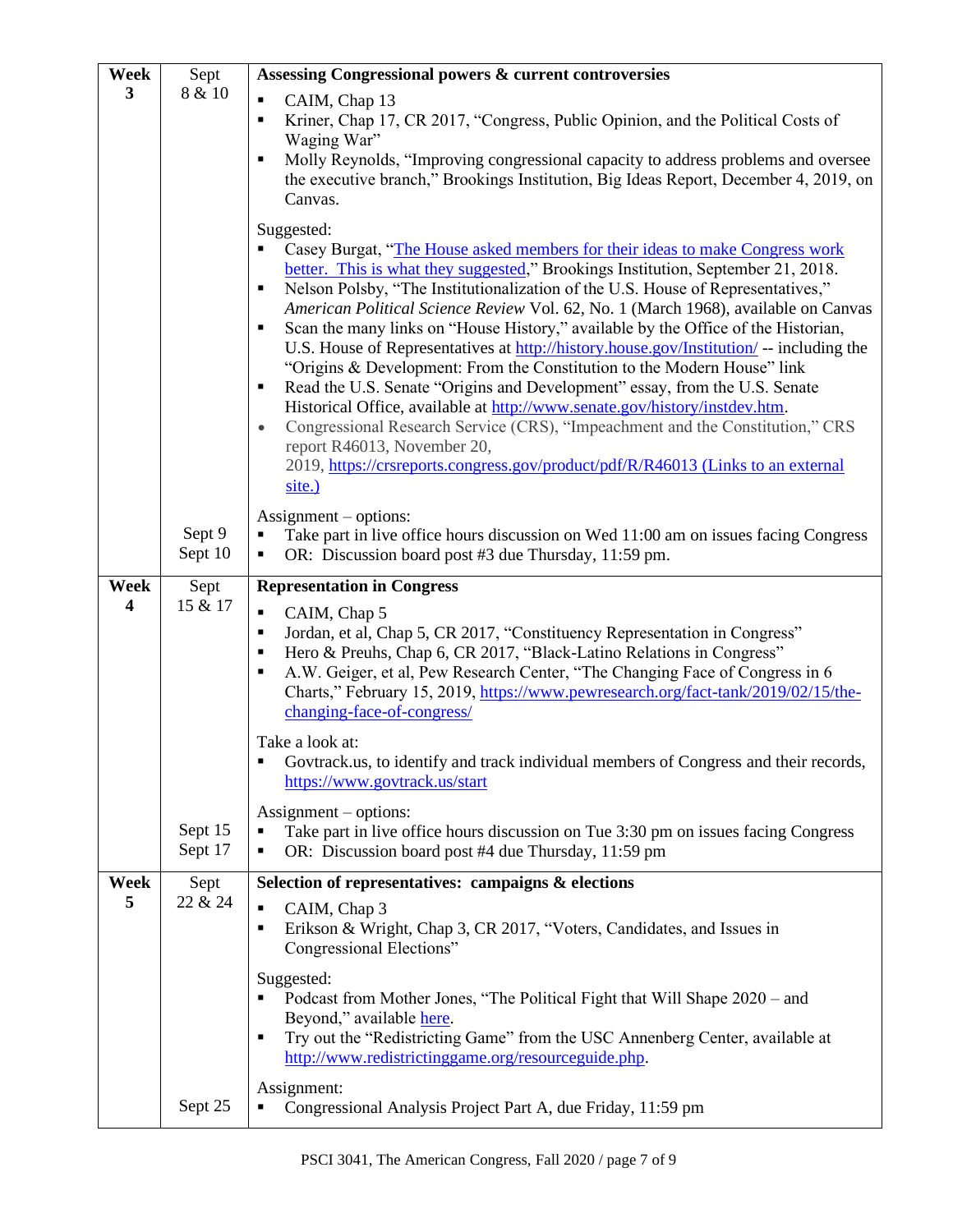| Week        | Sept 29 &      | Congressional campaigns & elections, cont'd                                                                                                         |
|-------------|----------------|-----------------------------------------------------------------------------------------------------------------------------------------------------|
| 6           | Oct 1          | CAIM, Chap 4<br>٠                                                                                                                                   |
|             |                | Jacobson, Chap 4, CR 2017, "Partisanship, Money, and Competition"<br>$\blacksquare$                                                                 |
|             |                | Suggested:                                                                                                                                          |
|             |                | Ballotpedia, providing objective information on American politics at all levels of<br>government, including campaign & election reports,            |
|             |                | https://ballotpedia.org/Legislative Branch                                                                                                          |
|             |                | Cook Political Report, non-partisan newsletter analyzing US campaigns & elections,<br>٠                                                             |
|             |                | http://www.cookpolitical.com<br>Opensecrets.org, Center for Responsive Politics, independent research group tracking<br>$\blacksquare$              |
|             |                | money in US politics $\&$ its effects on elections $\&$ public policy,                                                                              |
|             |                | http://www.opensecrets.org/                                                                                                                         |
|             |                | Vote Smart, providing unbiased information on candidates and elections,<br>$\blacksquare$<br>https://votesmart.org/                                 |
|             |                |                                                                                                                                                     |
|             | Sept 30        | $\text{Assignment}-\text{options}:$<br>Take part in live office hours discussion on Wed 11:00 am on issues facing Congress                          |
|             | Oct 1          | OR: Discussion board post #5 due Thursday, 11:59 pm<br>٠                                                                                            |
| <b>Week</b> | Oct            | <b>Leaders &amp; parties in Congress</b>                                                                                                            |
| 7           | 6 & 8          | CAIM, Chap 6<br>$\blacksquare$                                                                                                                      |
|             |                | Sinclair, Chap 1, CR 2017, "The New World of U.S. Senators"<br>٠<br>Aldrich & Rohde, Chap 2, CR 2017, "Lending and Reclaiming Power"<br>٠           |
|             |                | Smith & Gamm, Chap 7, CR 2017, "The Dynamics of Party Government in<br>٠                                                                            |
|             |                | Congress"                                                                                                                                           |
|             |                | $\text{Assignment}-\text{options}:$                                                                                                                 |
|             | Oct 6<br>Oct 8 | Take part in live office hours discussion on Tue 3:30 pm on issues facing Congress<br>п<br>OR: Discussion board post #6 due Thursday, 11:59 pm<br>П |
| Week        | Oct            | <b>Organization of Congress</b>                                                                                                                     |
| 8           | 13 & 15        | Volden & Wiseman, Chap 11, CR 2017, "Legislative Effectiveness and Problem<br>$\blacksquare$                                                        |
|             |                | Solving in the U.S. House of Representatives"                                                                                                       |
|             |                | Hanson, Chap 12, CR 2017, "The Endurance of Nonpartisanship in House<br>п                                                                           |
|             |                | Appropriations"                                                                                                                                     |
|             | Oct 16         | Assignment:<br>Midterm assignment: summary, analysis $&$ writing; due Friday, 11:59 pm                                                              |
|             |                |                                                                                                                                                     |
| Week<br>9   | Oct<br>20 & 22 | <b>Committees in Congress</b>                                                                                                                       |
|             |                | CAIM, Chap 7<br>٠                                                                                                                                   |
|             | Oct 21         | $\text{Assignment}-\text{options}:$<br>Take part in live office hours discussion on Wed 11:00 am on issues facing Congress                          |
|             | Oct 22         | OR: Discussion board post #7 due Thursday, 11:59 pm                                                                                                 |
| Week        | Oct            | Legislative rules & procedures                                                                                                                      |
| 10          | 27 & 29        | CAIM, Chap 8<br>$\blacksquare$                                                                                                                      |
|             |                | Binder, Chap 8, CR 2017, "Legislating in Polarized Times"<br>$\blacksquare$<br>$\blacksquare$                                                       |
|             |                | Dodd & Schraufnagel, Chap 9, CR 2017, "Moderate Polarization and Policy<br>Productivity in Congress"                                                |
|             |                | Assignment:                                                                                                                                         |
|             | Oct 30         | Congressional Analysis Project Part B, due Friday, 11:59 pm                                                                                         |